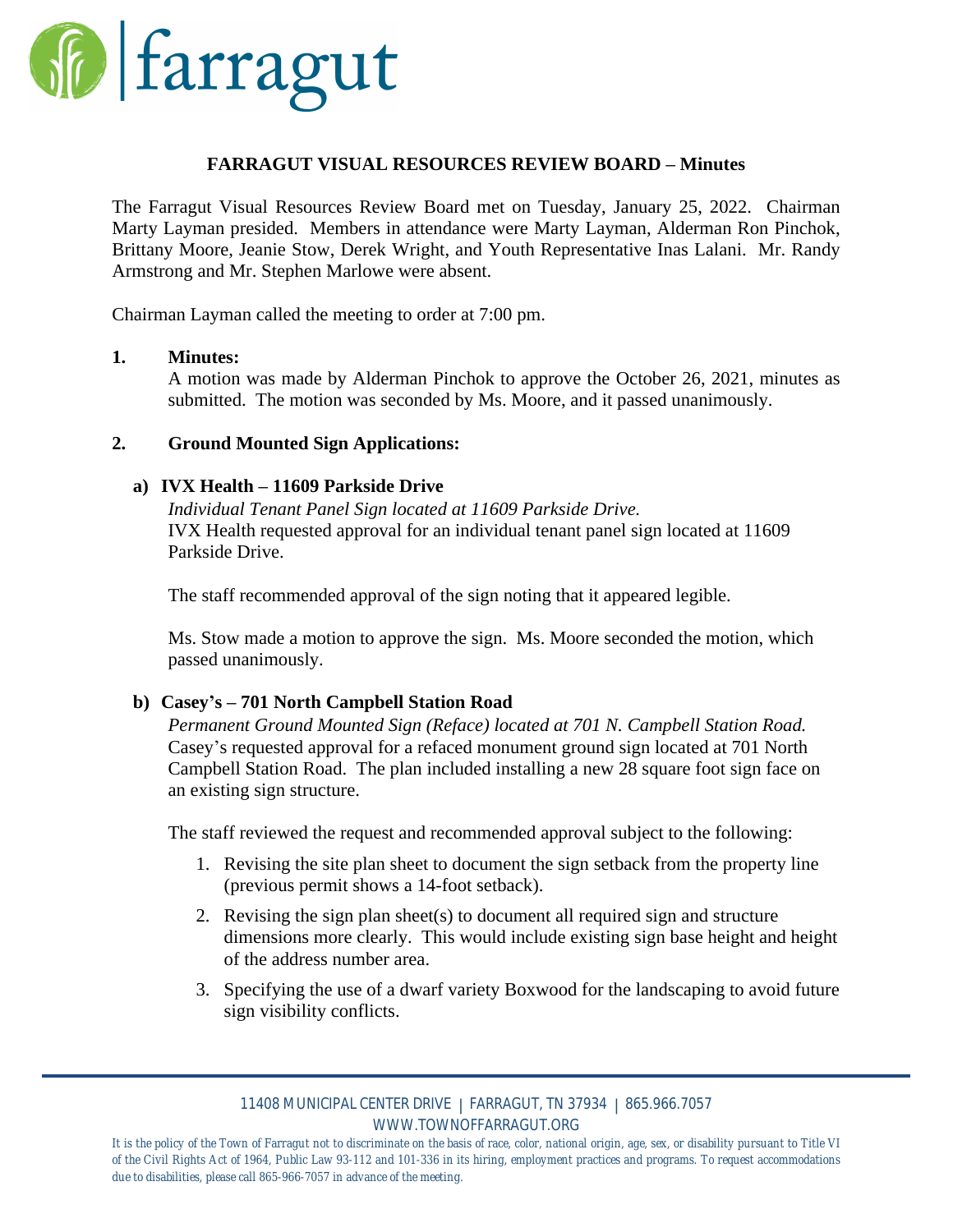

Alderman Pinchok made a motion to approve the sign subject to staff's recommendations. Ms. Stow seconded the motion, which passed unanimously.

## **c) Casey's – 13061/13065 Kingston Pike**

*Permanent Ground Mounted Sign (Reface) located at 13061/13065 Kingston Pike.* Casey's requested approval for a refaced monument ground sign located at 13061/13065 Kingston Pike. The plan included installing a new sign face on an existing sign structure.

The staff recommended approval subject to the following:

- 1. Revising the site plan sheet to document the sign setback from the property line (previous permit shows a 16-foot setback).
- 2. Verifying sign area and revising the sign plan sheet(s) to clearly document compliant dimensions based on the setback.

The applicant should also ensure that dwarf variety and noninvasive species are used if any of the existing plants need to be replaced.

Ms. Moore made a motion to approve the sign plan subject to staff recommendations. Mr. Wright seconded the motion, which passed unanimously.

## **d) Meadows on McFee Subdivision Sign (North Entrance) – Located off McFee Road**

*Permanent Ground Mounted Subdivision Signs located along McFee Road.* Meadows on McFee Subdivision requested approval for a permanent ground mounted sign located at the subdivision's north entrance (Scarlet Sage Dr.) located off of McFee Road. The sign face area is approximately 28 sq. ft. in size and would be mounted on a larger brick wall feature. The proposed sign structure is located within an open-space lot which will eventually be controlled by the development's HOA.

The staff reviewed the proposed plan and recommended approval subject to the following:

- 1. Clarifying the final location of utilities and related easements along McFee Rd. and verifying compliance with all setback requirements.
- 2. A survey being required to document that the installed sign meets all setback and other applicable standards.

Representatives for the project were present and explained the plan.

The Board discussed the sign plan. Alderman Pinchok made a motion to approve the sign subject to staff's recommendations. Ms. Moore seconded the motion, which passed unanimously.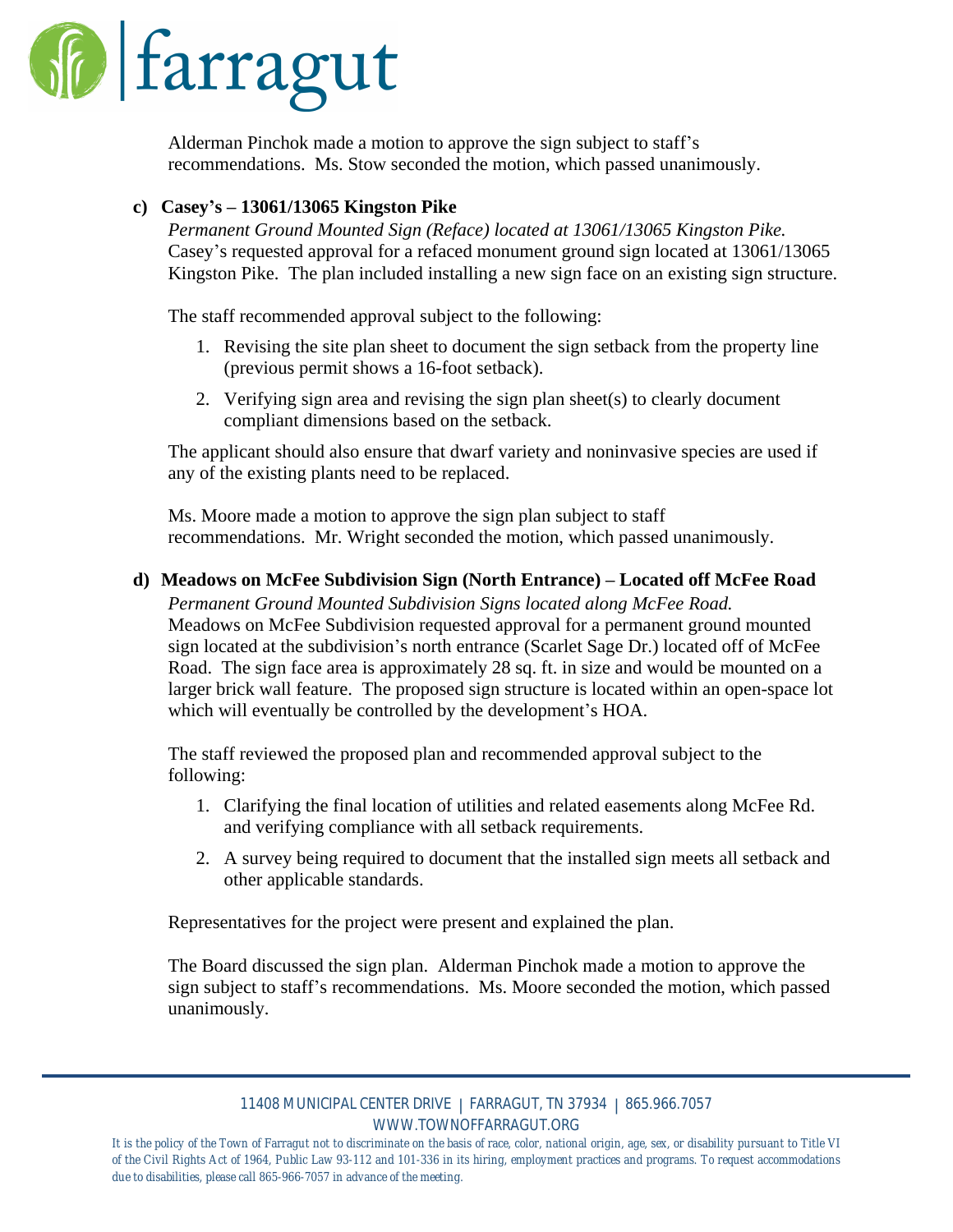

**e) Meadows on McFee Subdivision Sign (South Entrance) – Located off McFee Road**

*Permanent Ground Mounted Subdivision Signs located along McFee Road.* Meadows on McFee Subdivision requested approval for a permanent ground mounted sign located at the subdivision's proposed south entrance located off of McFee Road. The sign face area is approximately 28 sq. ft. in size and would be mounted on a larger brick wall feature. The proposed sign structure will be located within an open-space lot which will eventually be controlled by the development's HOA.

The staff explained that the southernmost entrance road to the subdivision was shown on a preliminary subdivision plat but had not yet been constructed. Staff noted that a sign permit would not be issued until sufficient progress had been made toward completing construction of the roadway. Staff then recommended approval subject to the following:

- 1. Clarifying the final location of utilities and related easements along McFee Rd. and verifying compliance with all setback requirements.
- 2. Verifying the final location of all drainage pipes, structures, and easements; and assuring compliance with any setback requirements.
- 3. A survey being required to document that the installed sign meets all setback and other applicable standards.

Representatives for the project were present and explained the plan.

The Board discussed the sign plan. Ms. Stow made a motion to approve the sign subject to staff's recommendations. Mr. Wright seconded the motion, which passed unanimously.

# **f) Discussion and Feedback for a Proposed Topgolf Primary Permanent Ground Mounted Sign**

Topgolf requested input regarding the proposed design of their primary permanent ground mounted sign (monument sign). The company had been working with its sign contractors to refine the design of its ground sign and wanted additional input from the Board before finalizing their plans. The sign will be located at the developments entrance along Outlet Drive

The Board discussed the proposed design of the sign, and the consensus opinion was that it looked good.

#### 11408 MUNICIPAL CENTER DRIVE | FARRAGUT, TN 37934 | 865.966.7057 WWW.TOWNOFFARRAGUT.ORG

It is the policy of the Town of Farragut not to discriminate on the basis of race, color, national origin, age, sex, or disability pursuant to Title VI of the Civil Rights Act of 1964, Public Law 93-112 and 101-336 in its hiring, employment practices and programs. To request accommodations *due to disabilities, please call 865-966-7057 in advance of the meeting.*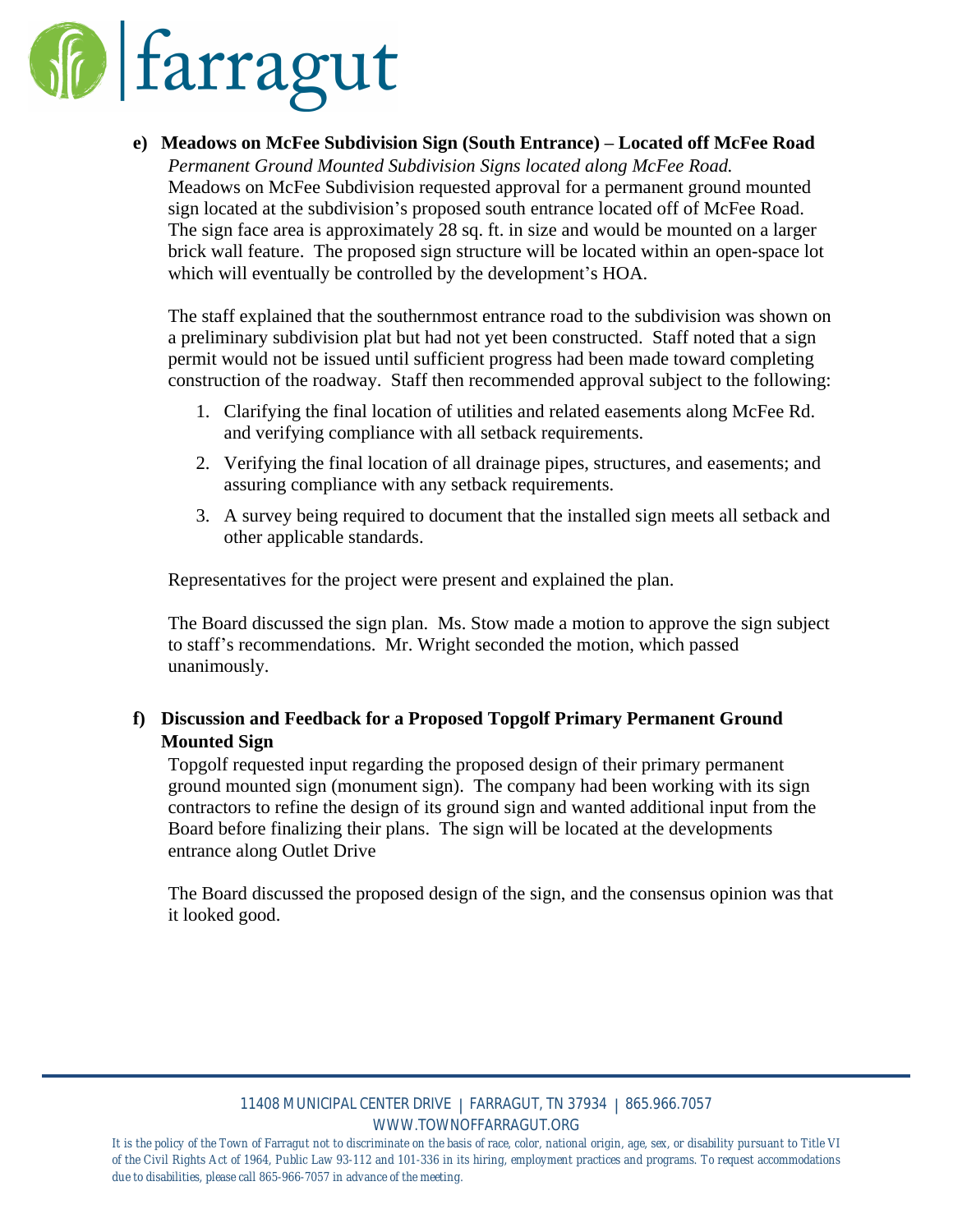

## **2. Landscape Plan Applications:**

## **a) SKORE Hotel – 11320 Outlet Drive**

*Landscape plan for a planned SKORE Hotel located at 11320 Outlet Drive.* This item involved a required landscape plan for the proposed SKORE Hotel located at 11320 Outlet Drive.

The staff reviewed the plan and noted that the applicants were also requesting approval to utilize Hornbeam trees as shade tree substitutes in areas of close proximity to the building and several light poles. Staff explained that the board may permit such substitutions provided they do not exceed 20% of the total number of required shade trees on the site. The staff recommended approval subject to the following:

1. Adding a landscaped island to the southeastern most row of parking as required by the Planning Commission as part of the site plan approval.

The board discussed the plan. Ms. Stow then made a motion to approve the plan subject to staff's recommendation. Mr. Moore seconded the motion, which passed unanimously.

## **b) Meadows on McFee Subdivision – Located off McFee Road**

*Landscape plan for the Meadows on McFee Subdivision.* This item involved a required landscape plan for the Meadows on McFee Subdivision being developed off of McFee Road. It included required landscaping for the proposed detention basins. It also included proposed street trees as part of the subdivision's streetscaping plan as required by the subdivision regulations and Planning Commission.

The staff reviewed the plan and recommended approval subject to the following:

1. Verifying and making any needed corrections to all plant counts, tables, and labeling.

The board discussed the plan. Ms. Moore then made a motion for its approval subject to staff's recommendation. Ms. Stow seconded the motion, which passed unanimously.

## **3. Other Business:**

# **a) Discussion of Sign Ordinance Provisions for Peripheral Accessory Freestanding Signs and Requests for Directional Enter/Exit Signs**

The staff explained that there had been several instances of business owners/developers requesting, or installing without a permit, entrance/exit signs. Currently, the Sign Ordinance only provides for one (1) "peripheral accessory freestanding sign" per public street of access easement providing direct access to the property. Staff then asked the Board if they wanted to consider possible amendments to the ordinance to

It is the policy of the Town of Farragut not to discriminate on the basis of race, color, national origin, age, sex, or disability pursuant to Title VI of the Civil Rights Act of 1964, Public Law 93-112 and 101-336 in its hiring, employment practices and programs. To request accommodations *due to disabilities, please call 865-966-7057 in advance of the meeting.*